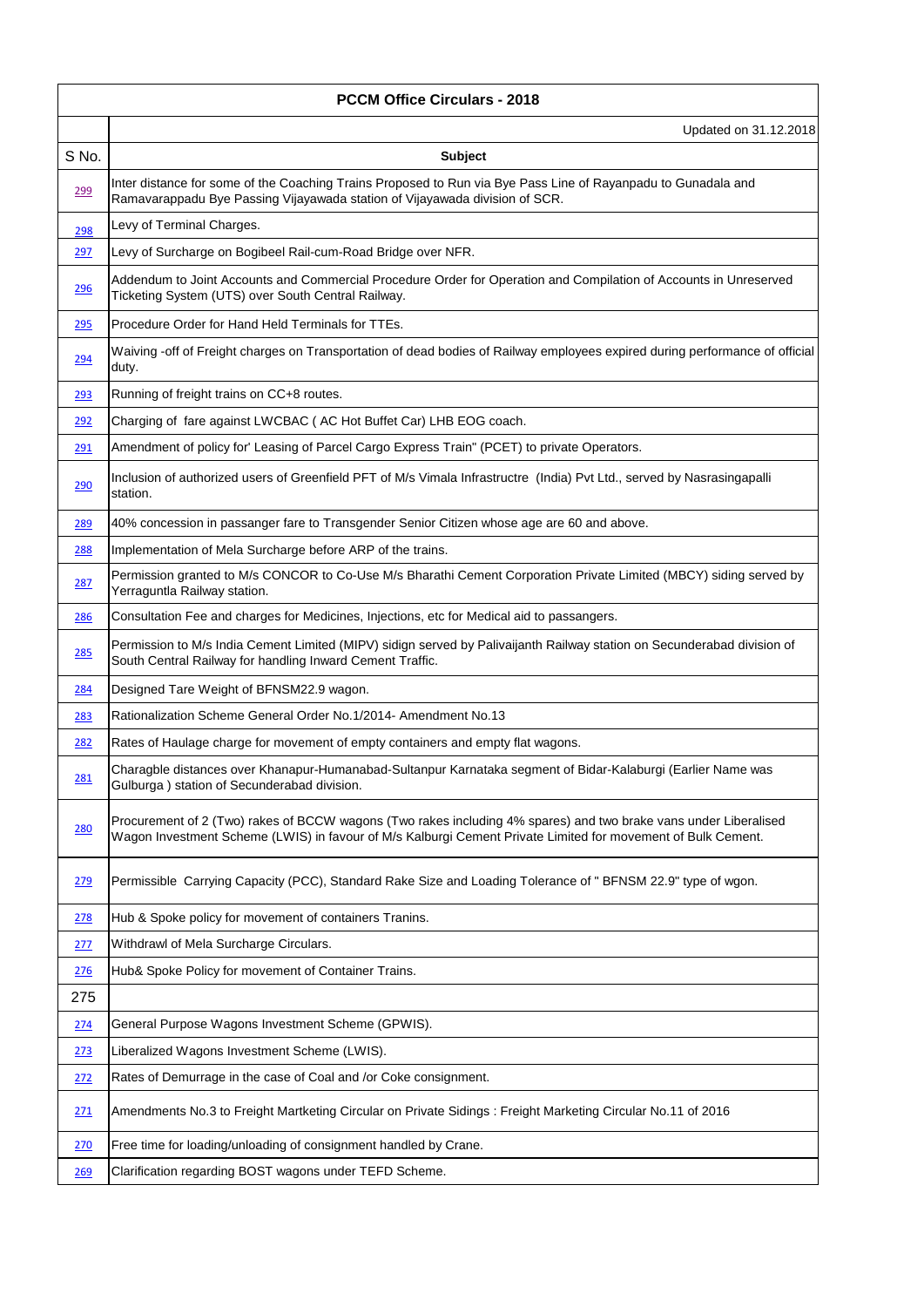| 268        | Change of Divisional Jurisdiction of Mangampet Road new crossing station in Obulavaripalli and Venkatachalam Road<br>section over S.C.Railway -allotment of revised Numerical code.                                              |
|------------|----------------------------------------------------------------------------------------------------------------------------------------------------------------------------------------------------------------------------------|
| 267        | Permission granted to M/s Penna Cement Industries Limited to use M/s Krishnapattanam Port Company Limited siding<br>served by Krishnapattanam station.                                                                           |
| <u>266</u> | Grant of STS discount for Cement commodity in favour of M/s Dalmia Cement Pvt Ltd., (MDCS) for the O-D pairs from<br>MDCS-LONI, DD, DRD, GRMT, NVU, MRJ, & SGWF.                                                                 |
| 265        | Inclusion of M/s ANAND CARBO PRIVATE LIMITED as authorized user of Greenfield PFT of M/s Vimala Infrastructure<br>(India) Pvt. Ltd (VIPN) served by Narasingapalli station.                                                      |
| 264        | Liberalised Automatic Freight Rebate Scheme for Traffic loaded in Tradional Empty Flow Directions (TEFD).                                                                                                                        |
| 263        | Opening of Panyam (PNM) station on DHNE-NDL section of Guntakal division for unloading & handling of coal rakes.                                                                                                                 |
| 262        | Uniform working hours RGPM, MMZ, MAGH,& JPTN.                                                                                                                                                                                    |
| 261        | Inclusion of M/s IND SYNERGY Limited as authorized user of Greenfield PFT of M/s Vimla Infrastructure (INDIA) Pvt., Ltd<br>(VIPN) served by Narasingapalli station.                                                              |
| 260        | Termination of Long Term Tariff Contact (LTTC) with M/s The India Cements Limited w.e.f.6th January, 2019.                                                                                                                       |
| 259        | Rates for Automobile Traffic Carried on NMG/BCCNR/and BCACM wagons.                                                                                                                                                              |
| 258        | Adjustment in Base Freight Rates- Classification of commodities.                                                                                                                                                                 |
| 257        | Rates of Haulage charge per TEU for movement of Containers in Privately owned wagons.                                                                                                                                            |
| 256        | Commercial notification of 53BTAP wagons (3rd of 04 rakes) with 01 Brake van procured by M/s Vedantha Limited under<br>Liberalized Investment Scheme (LWIS) for movement of Alumina.                                             |
| 255        | <b>SORC</b>                                                                                                                                                                                                                      |
| 254        | Rationalisation of Flexi Fare scheme in Rajadhani, Shatabdi and Duronto trains.                                                                                                                                                  |
| 253        | Free time for loading/unloading of BCFC wagons.                                                                                                                                                                                  |
| 252        | Applicability of GST on ancillary charges levied on transportation of goods by rail.                                                                                                                                             |
| 251        | Tax deducted at source on GST transactions.                                                                                                                                                                                      |
| 250        | Inclusion of M/s Vedanta Limited as authorized user of Greeb field of M/s Vimala Infrastructre (India) Pvt Ltd., (VIPN) served<br>by Narasingapalli station.                                                                     |
| 249        | Clousre of M/s ITC (ILTD) Limited Siding served by Chirala Railway Station on BZA division of South Central Railway.                                                                                                             |
| 248        | cancelled                                                                                                                                                                                                                        |
| 247        | Rates of Haulage charge per TEU for movement of Containers in Privately owned wagons.                                                                                                                                            |
| 246        | Permission granted to M/s CONCOR to Co-use M/s The India Cements Ltd., (ICLV) siding served by Vishnupuram station.                                                                                                              |
| <u>245</u> | JPO for'Parcel Cargo Express Trains' (PCETs) and 'Rail Milk Trains' (RMTs).                                                                                                                                                      |
| 244        | Operation of Merry -Go- Round system by Railways in favour of M/s SCCL fro LTC siding to STHM.                                                                                                                                   |
| 243        | Operation of Merry -Go- Round system in the circuit GXSG to NTPC track hopper in favour of M/s NTPC.                                                                                                                             |
| 242        | Procurement of 2 (Two) rakes of BCCW wagons (Two rakes including 4% spares) and two brake vans under Liberalised<br>Wagon Investment Scheme (LWIS) in favour of M/s Kalburgi Cement Private Limited for movement of Bulk Cement. |
| 241        | Concession to Sports persons.                                                                                                                                                                                                    |
| 240        | Adjustment in Base Freight Rates effective from 01.11.2018.                                                                                                                                                                      |
| <u>239</u> | <b>SORC</b>                                                                                                                                                                                                                      |
| 238        | Grant of exemption from GST on transportation of dead bodies by Rail.                                                                                                                                                            |
| 237        | Policy on Private Freight Terminal (PFT) Scheme.                                                                                                                                                                                 |
| 236        | Freight Incentive Schemes for loading bagged consignment in Open and Flat wagons.                                                                                                                                                |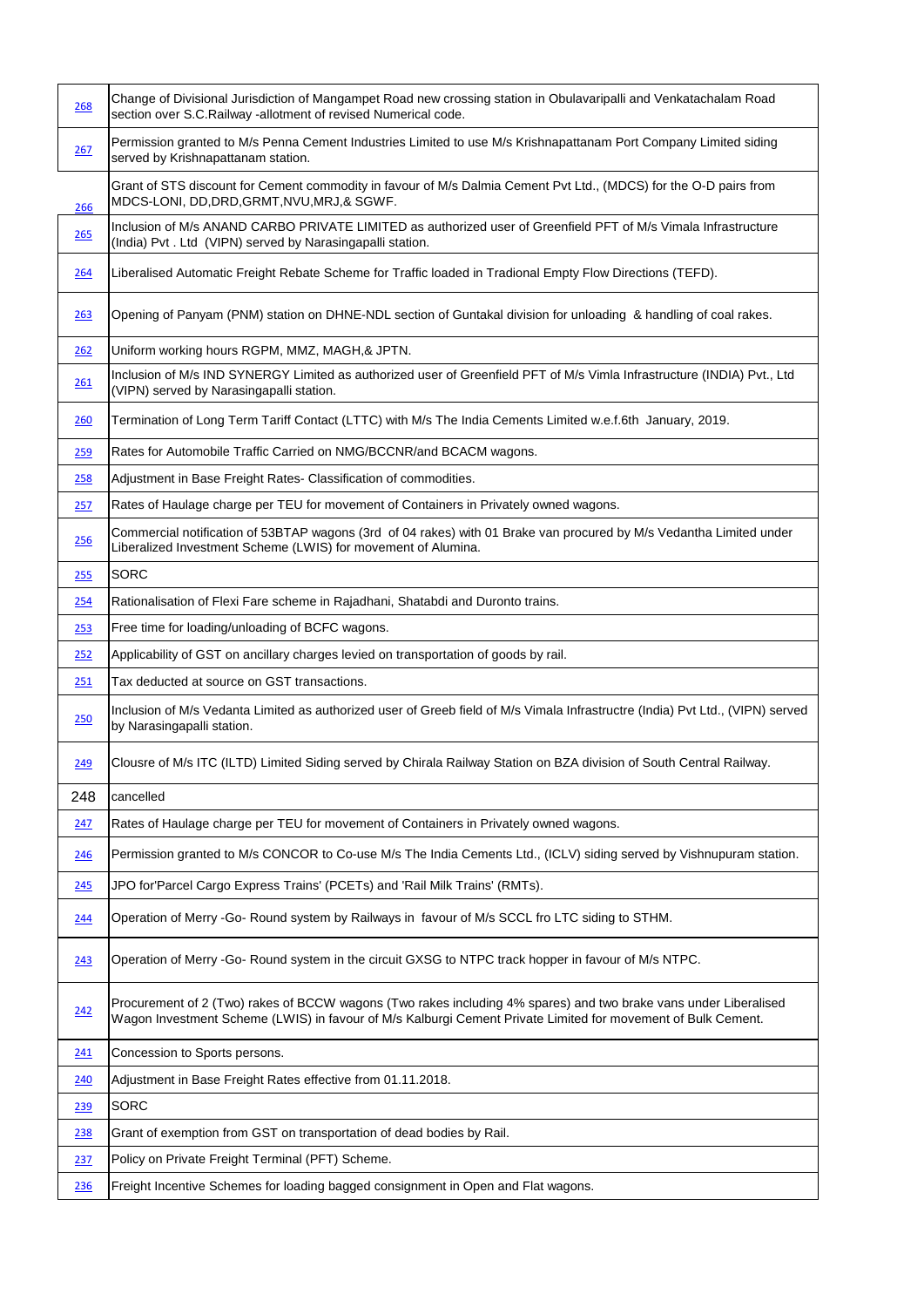| 235        | Guidelines for implementation of E-way bill over Indian Railways.                                                                        |
|------------|------------------------------------------------------------------------------------------------------------------------------------------|
| 234        | Acceptance of Identity cards issued to Advocates by the Bar Council of Inida as proof of Passangers for undertaking journey<br>by train. |
| 233        | Hiring cum Haulage charges for Test Wagons.                                                                                              |
| 232        | Levy of Goods & Service Tax (GST) on charge for issuing Rates Quotation Certificate.                                                     |
| <u>231</u> | Strategies to be implemented during peak hour tickting at Booking Offices.                                                               |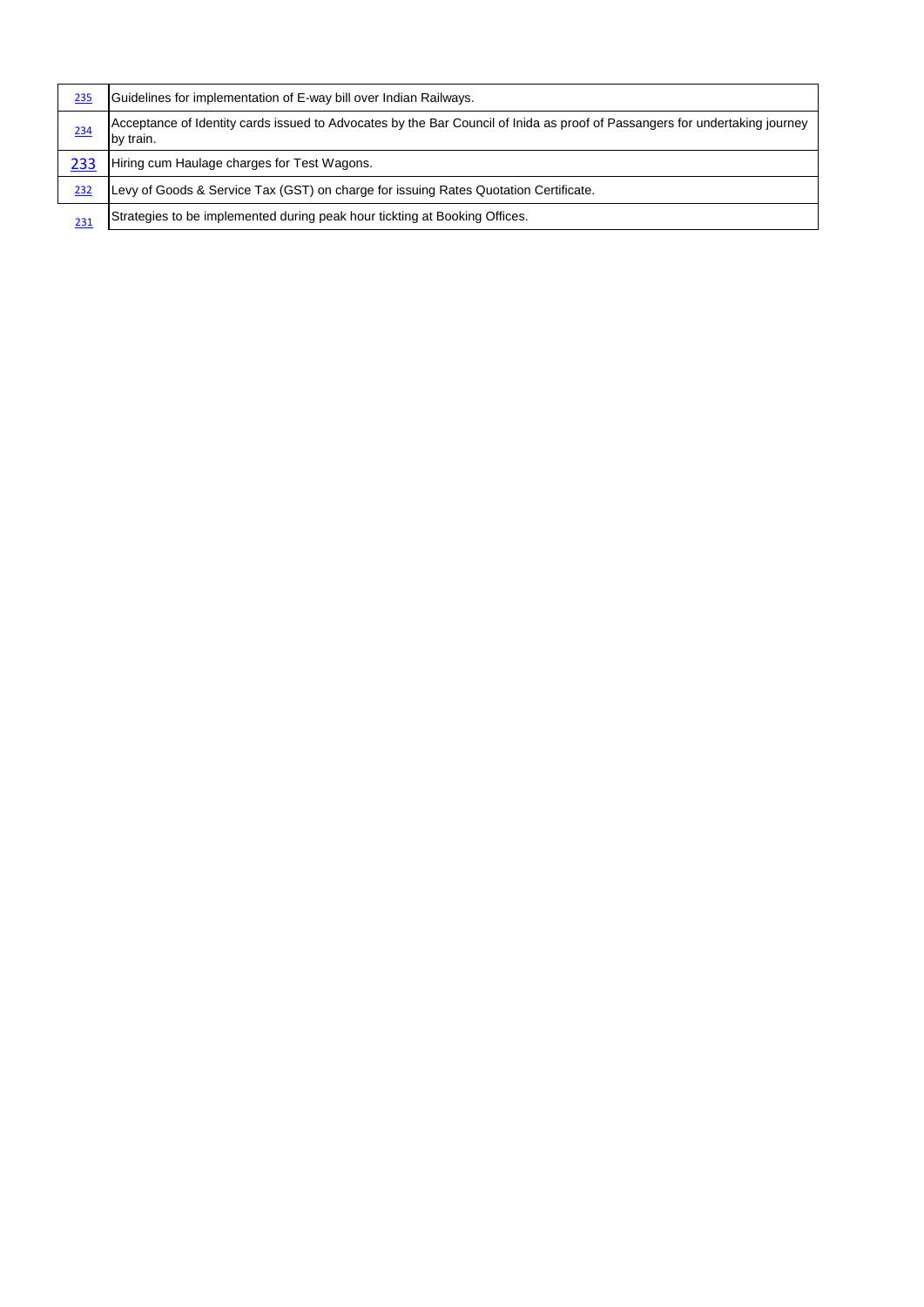| 230        | Clarification of GST on Inter-State booking of Parcel in GST regime by unregistered vendors.                                                                                                                             |
|------------|--------------------------------------------------------------------------------------------------------------------------------------------------------------------------------------------------------------------------|
| 229        | Hiring cum Haulage charges for Test Wagons.                                                                                                                                                                              |
| 228        | Rationalistion of rates for Military Traffic.                                                                                                                                                                            |
| 227        | Running of freight trains on CC+8 routes.                                                                                                                                                                                |
| 226        | Transportatation of Livestock (including pigs) by rail.                                                                                                                                                                  |
| 225        | Closure of M/s Ordnance factory siding served by Shankarpalli Railway Station on Secunderabad Division of S.C.Railway.                                                                                                   |
| 224        | Permission to handle additional commodities apart from Alumina traffic in favour M/s Bharat Aluminium company Limited at<br>Greenfield PFT of M/s Vimla Infrastructure (India) Pvt. Ltd served by Narsingapalli Station. |
| 223        | Incentive scheme for Freight Forwarders.                                                                                                                                                                                 |
| 222        | Opening of BHANGA station on N.F.Railway.                                                                                                                                                                                |
| 221        | Introduction of Engine on Load (EoL) scheme between South Central Railway and M/s Hindustan Petroleum Corporation<br>Limited siding served by Bhakarapet Railway Station on Guntakal Division.                           |
| 220        | Liberalised Automatic Freight Rebate Scheme for Traffic loaded in Traditional Empty Flow Directions (TEFD). (Ref: Railway<br>Board RC No.16 of 2018).                                                                    |
| 219        | Notification for revised chargeable distance for M/s Ultratech Cement Ltd (UCLJ) siding served by Juturu Railway Station of<br>GTL division.                                                                             |
| 218        | Guidelines for Maintenance/Testing of Electronic In Motion Weighbridge (EIMWB) by private parties.                                                                                                                       |
| 217        | Rationalisation Scheme General Order No.01/2014 - Amendment No.12.                                                                                                                                                       |
| 216        | GST-TDS Notification - Transportation of commodities by Goods Train.                                                                                                                                                     |
| 216.A      | GST-TDS Notification - Transportation of commodities by Goods Train. (Addendum)                                                                                                                                          |
| 215        | Procedure for accountal of free time for rakes placed in M/s Krishnapatnam Port Company Limited Siding (PKPK).                                                                                                           |
| 214        | Issue of multiple RRs for single container train.                                                                                                                                                                        |
| 213        | Extension of co-user permission to M/s Singareni Collieries company limited to co-use M/s Global Coal and Mining Pvt<br>limited, siding served by Asifabad railway Station.                                              |
| 212        | Permissable Carrying Capacity (PCC) Standard Rake Size, Loading, Tolerance & Designed Tare weight of BFNSM 22.9<br>Tonne type of wagon.                                                                                  |
| 211        | Booking of trains/ coaches/Saloons by serving/retired Railway employees on Passes/PTOs.                                                                                                                                  |
| 210        | Procedure for accountal of free time for rakes placed in M/s Krishnapatnam Port Cpompany Limited Siding (PKPK).                                                                                                          |
| 209        | Chargeable distances over Khanapur- Humnabad -Sultanpur Karnataka Segment of Bidar - Kalaburagi (Earlier name was<br>Gulbarga) Stations of Secunderarbad Division.                                                       |
| 208        | Restoration concession on the certicate to be issued by Judo Federation of India and Cycle Polo Federation of India.                                                                                                     |
| 207        | Engine Hire Charges for Ballast Trains.                                                                                                                                                                                  |
| <u>206</u> | Categorization of Railway stations over South Central Railway.                                                                                                                                                           |
| 205        | Fare structure of AC EMU.                                                                                                                                                                                                |
| 204        | Designed tare weight of wagons.                                                                                                                                                                                          |
| 203        | Implementation of Goods and Service Tax (GST) on transportation of Passenger by Rail.                                                                                                                                    |
| 202        | Movement of Restricted commodities in import containers.                                                                                                                                                                 |
| 201        | <b>SORC</b>                                                                                                                                                                                                              |
| 200        | Extension of Guidelines regarding transportation of relief material to flood affected state of Kerala.                                                                                                                   |
| 199        | Discontinuation of pasting of reservation charts on train coaches.                                                                                                                                                       |
| 198        | Modification in the Jan Sadharan Ticket Booking Sewak (JTBS).                                                                                                                                                            |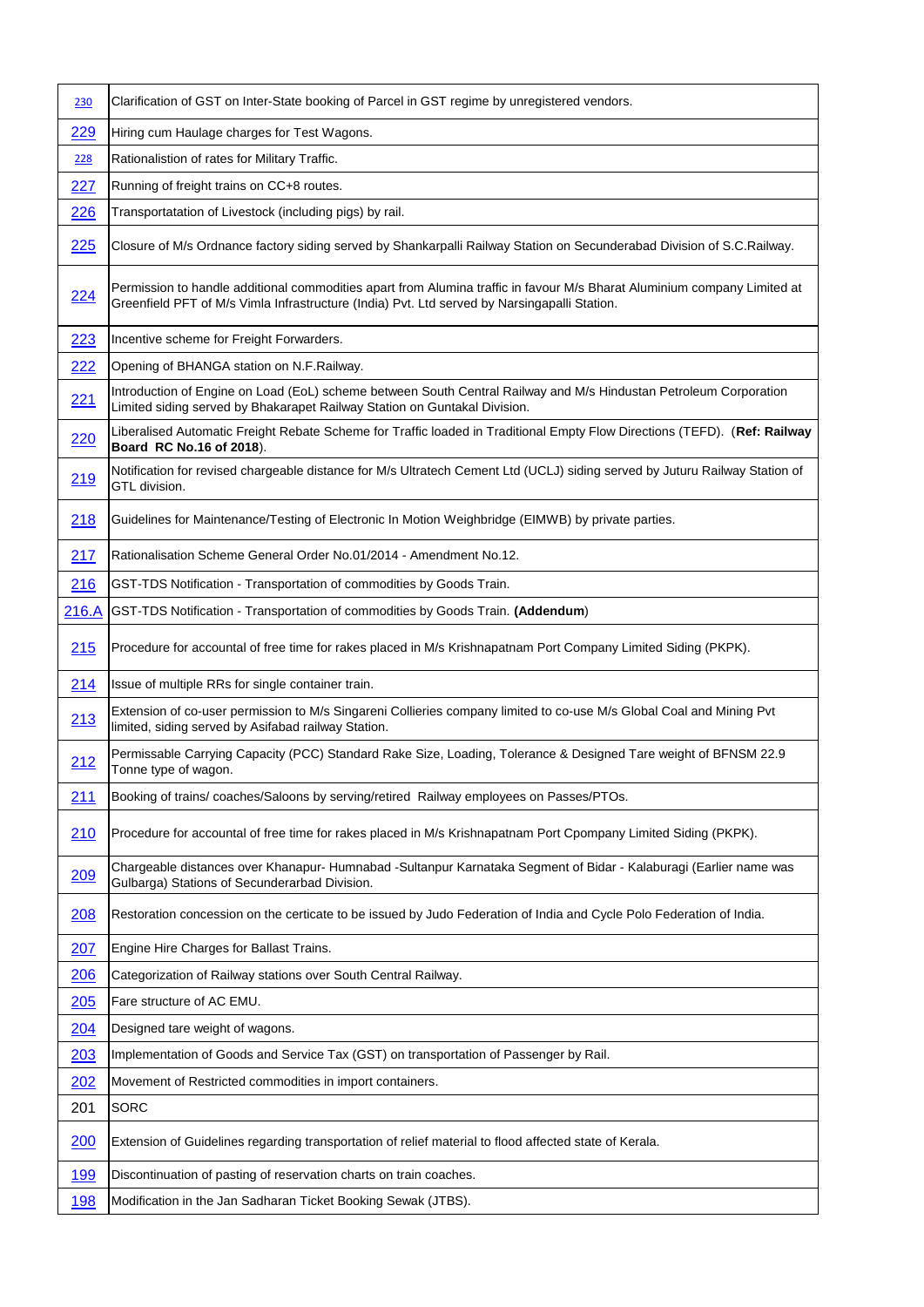| <u>197</u> | Grant of Co-use permission to M/s A K V Logistics Private Limited and M/s Elite Shipping Agents India Private Limited to co-<br>use M/s Kakinada Sea Port Limited (KSLK) sidng served by Kakinada Port Station of BZA division.                                                                                                         |
|------------|-----------------------------------------------------------------------------------------------------------------------------------------------------------------------------------------------------------------------------------------------------------------------------------------------------------------------------------------|
| <u>196</u> | Notified Station' for the purpose of removal of Goods without delay.                                                                                                                                                                                                                                                                    |
| <u>195</u> | Guidelines regarding transportation of relief material to flood affected state of Kerala. (Issued by Board on 21.08.2018)                                                                                                                                                                                                               |
| <u>194</u> | Guidelines regarding transportation of relief material to flood affected state of Kerala.                                                                                                                                                                                                                                               |
| 193        | Modification in the Yatri Ticket Suvidha Kendra (YTSK) Policy - Reg.                                                                                                                                                                                                                                                                    |
| <u>192</u> | Permission for handling of inwrad Gypsum and Iron Ore at M/s Penna Cements Industries Limited Siding (MPCT) served by<br>Tandur Station of Secunderabad Division.                                                                                                                                                                       |
| <u>191</u> | Operation of Merry Go Round (MGR) system between LTC siding and Singareni Thermal Power Plant Track Hopper.                                                                                                                                                                                                                             |
| <u>190</u> | Procurement of 2 rakes of BCCW wagons (Two rakes including 4% spares) and two brake vans under Liberalised Wagon<br>Investment Scheme (LWIS) in favour of M/s Kalburgi Cement Private Limited for movement of Bulk Cement.                                                                                                              |
| <u>189</u> | Notification of Container Rail Terminals (CRTs) over East Central Railway.                                                                                                                                                                                                                                                              |
| <u>188</u> | Opening of Banaganapalle station (BGNP) for handling inward goods traffic of Slag, Laterite, Gypsum & Coal in Train loads<br>and Wagon Loads.                                                                                                                                                                                           |
| <b>187</b> | Commercial Circular No. 187/2018 (SORC NO.08/2018)                                                                                                                                                                                                                                                                                      |
| 186        | Inclusion of authorised users of Green field PFT of M/s Vimla Infrastructure Pvt (India) Limited (VIPN) in favour of M/s Sagar<br>Cement Ltd.                                                                                                                                                                                           |
| <b>185</b> | Policy Guidelines -Transportation Proudcts-Block Rakes: Mini Rake (Covered Rake), Two Point Rake (covered Rake), Multi<br>Point Rake (covered Rake), Two and Multi Point Rake (other than covered rake), Rakes from Originating Terminals (covred<br>wagons and rakes from Two Point Originating Terminals (other than covered wagons). |
| 184        | Extension of co-user prmission to M/s CONCOR to co-use M/s Ramco Cements Limited (MRCN) siding served by<br>Narasingapalli Station of Vijayawada Division.                                                                                                                                                                              |
| 183        | Co-use permission granted to M/s CONCOR to co-use Food Corporation of India (FCI) siding served by Cherlapalli (CHZ)<br>station of S.C.Railway.                                                                                                                                                                                         |
| <u>182</u> | Opening of Singareni thermal Power Plant of M/s SCCL taking off from Mancherial - Kazipet - Balharshah section on<br>Secunderabad of S.C.Railway.                                                                                                                                                                                       |
| 181        | Booking of FTR trains/coaches online through single window booking system by IRCTC.                                                                                                                                                                                                                                                     |
| <b>180</b> | Inclusion of authorised users of Greenfield PFT of M/s Vimla Infrastructure (India) Pvt Ltd (VIPN) - M/s Ratnamani Metals<br>and Tubes Ltd.                                                                                                                                                                                             |
| 179        | Container Rail Terminal (CRT) - Methodology for levy Terminal Access Charge.                                                                                                                                                                                                                                                            |
| <u>178</u> | Closure of Cement Corporation of India Siding served by Kurgunta Railway station on Secunderabad division of South<br>Central Railway.                                                                                                                                                                                                  |
| <u>177</u> | Booking of FTR trains/ Coaches online through single window booking system by IRCTC.                                                                                                                                                                                                                                                    |
| 176        | Haulage charge for movement of Toluene in Containers.                                                                                                                                                                                                                                                                                   |
| 175        | Amendments No.2 to Freight Martketing Circular No. 11 of 2016 Policy Circular on Private Sidings.                                                                                                                                                                                                                                       |
| <u>174</u> | Procedure for checking the Unreserved Paperless Tickets booked through the "utsonnmobile" app by the Ticket Checking<br>staff-Reg.                                                                                                                                                                                                      |
| 173        | Movement of Restricted commodities (Calcined Petroleum Coke) in Containers.                                                                                                                                                                                                                                                             |
| 172        | Taking the details of passanger while issueing Excess Fare Ticket by TTE.                                                                                                                                                                                                                                                               |
| 171        | Refund procedure for against booking of Retiring room/Dormitory.                                                                                                                                                                                                                                                                        |
| <u>170</u> | Liberalised Wagon Investment Scheme (LWIS).                                                                                                                                                                                                                                                                                             |
| <u>169</u> | Designed Tare Weight of Wagons.                                                                                                                                                                                                                                                                                                         |
| 168        | Revised of freight charges for transportation of all animals including Wild Animals and Birds in Parcel Vans and Break Vans.                                                                                                                                                                                                            |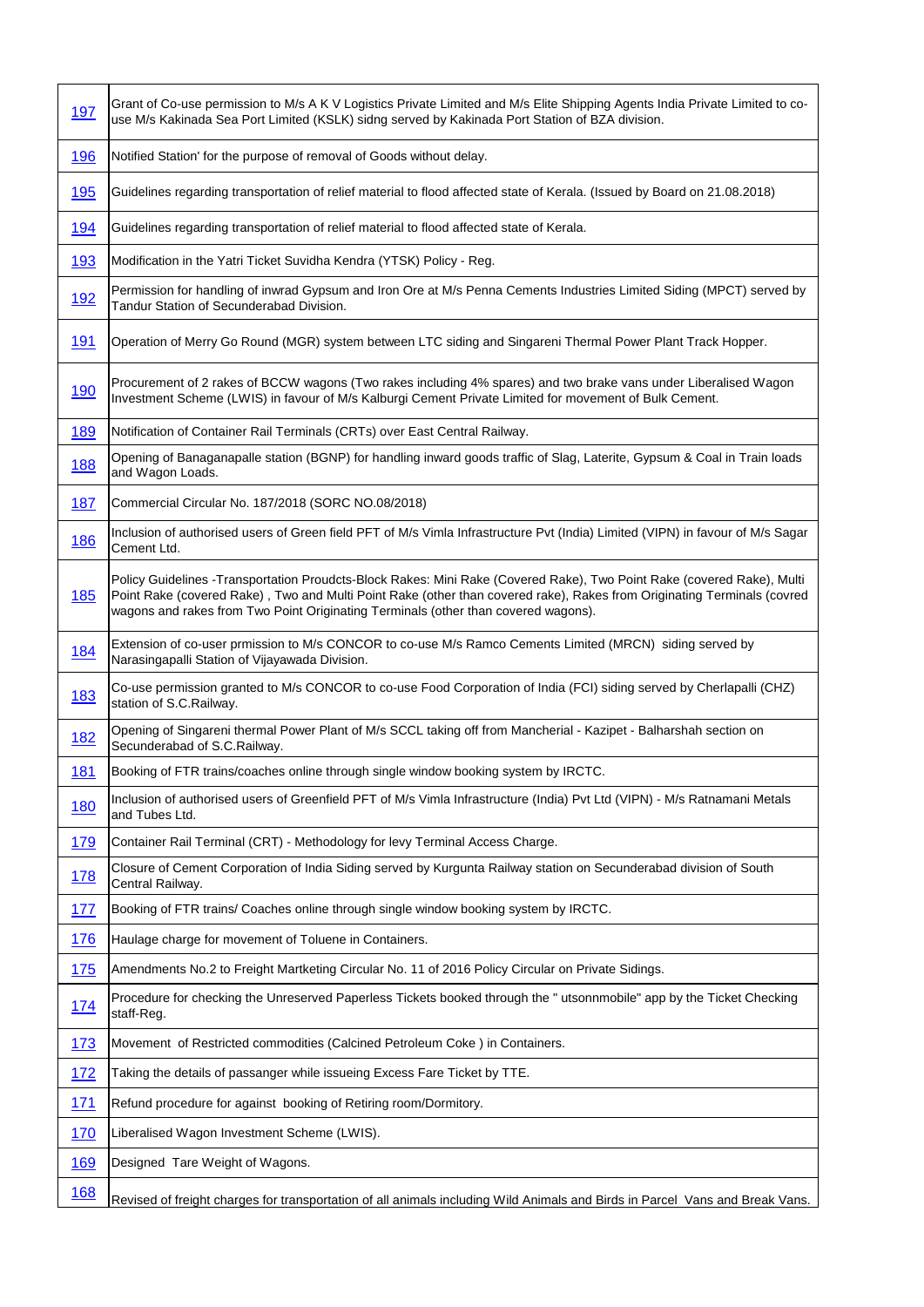| 167        | Haulage charge for movement of CP Coke in Containers.                                                                                                                                                                       |
|------------|-----------------------------------------------------------------------------------------------------------------------------------------------------------------------------------------------------------------------------|
| 166        | Running of Freight Trains on CC+8 Routes.                                                                                                                                                                                   |
| 165        | Revision of siding charges with effect from 15.07.2018 on South Central Railway.                                                                                                                                            |
| <u>164</u> | Closure siding line (Railway line No.5) at JPTN by M/s Zuari Cements Limited (MZCJ)                                                                                                                                         |
| <u>163</u> | Conveyance of explosives and other dangerous goods by rail.                                                                                                                                                                 |
| 162        | Hub & Spoke Policy for movement of Container Trains (Board's Lr dt.27.06.2018)                                                                                                                                              |
| <u>161</u> | Inclusion of authorised users of Greenfield PFT of M/s Vimla Infrastructure Private Limited served by Narsingapalle Station.<br>(M/s Emami Cements Ltd and M/s Rain CII CARBON Limited, VSKP)                               |
| 160        | Acceptance of Digital Aadhar, Driving Licence from Digital Locker as proof of Idntity of Passenger of Passengers for<br>undertaking journey by train.                                                                       |
| <u>159</u> | Booking of Reserved Tickets by Foreign Tourists Online Addendum to Board's Commercial Circular No.54 of 2017.                                                                                                               |
| <u>158</u> | Running of Charter Saloons as 25th coach in Passenger Carrying Trains running with 24 coaches.                                                                                                                              |
| 157        | Closure of un-remunerative halts over South Central Railway (Sitampet to Gudaparthi).                                                                                                                                       |
| 156        | Grouping of Goods sheds/Stations for levy of Wharfage Charge.                                                                                                                                                               |
| 155        | Applicability of GST on Demurrage/Wharfage charges in case of Transport of GST Exempted goods by Rail.                                                                                                                      |
| <u>154</u> | Running of freight trains on CC+8 Route.                                                                                                                                                                                    |
| <u>153</u> | Liberalised Automatic Freight Rebate Scheme for Traffic loaded in Traditional Empty Flow Directions (TEFD).                                                                                                                 |
| <u>152</u> | Extension of Rationlisation Scheme General Order No.01/2014.                                                                                                                                                                |
| 151        | All India Engine Hour Cost (AIEHC) for recovery of Siding and Shunting charges.                                                                                                                                             |
| 150        | Revalidation of photo Identity cards of Accredited press Coresspondents.                                                                                                                                                    |
| <u>149</u> | Change in thwe format of Halt Stations to facilitate updation of the RBS and PRS/UTS Master Station table to facilitate issue<br>of UTS tickets to halt agents by the serving/Depot stations.                               |
| 148        | Amendments No.2 to Freight Martketing Circular No. 11 of 2016 Policy Circular on Private Sidings.                                                                                                                           |
| 147        | Train Captain as overall leader and in-charge of all On Board Railway Personnel and Outsourced Staff.                                                                                                                       |
| <u>146</u> | Container Rail Terminal (CRT), Container Class Rate (CCR) and Hub and Spoke system of charging.                                                                                                                             |
| <b>145</b> | Change in the format of halt stations to facilitate updation of the RBS and UTS/PRS Master Station table to facilitate issue of<br>UTS tickets to halt agents by the Serving/Depot Stations (Kanaji and Nandagaon Stations) |
| <u>144</u> | Change in the format of halt stations to facilitate updation of the RBS and UTS/PRS Master Station table to facilitate issue of<br>UTS tickets to halt agents by the Serving/Depot Stations (Ambari and Halikhed Stations)  |
| 143        | Handling of Container Traffic (CRT).                                                                                                                                                                                        |
| 142        | Issue of Multiple RRs for a single Container Train.                                                                                                                                                                         |
| <u>141</u> | Chargeable distances over Khanapur- Humnabad -Kurukotta Segment of Bidar - Gulbarga Section of Secunderarbad<br>Division.                                                                                                   |
| <u>140</u> | Notification of siding for charging freight on through distance basis for M/s Penna Cement Industries Ltd (MPCT) siding<br>served by Tandur Station.                                                                        |
| <u>139</u> | Notification of the BG line from M/s India Cements Limited Siding (ICLV) served by Vishnupuram Station to Vishnupuram<br>Station (VNUP) as CC+8+2 route.                                                                    |
| <u>138</u> | Re-opening of Hadukula Halt Station between Kolar - Bangarpet stations of Bengaluru Division, S.W.Rly.                                                                                                                      |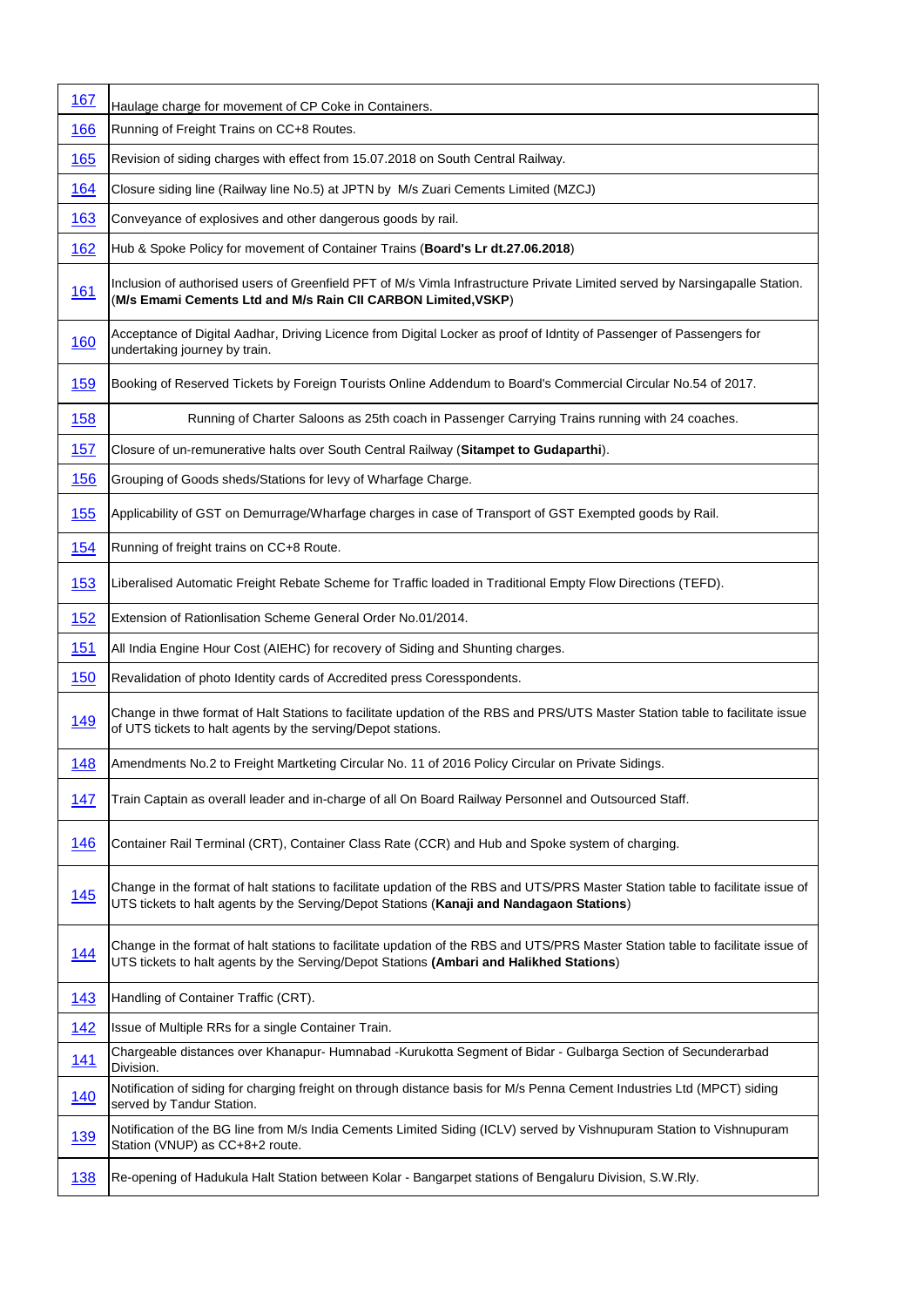| 137         | Exemption from mandatory (100%) weighment in case of Chuni and De-oiled cake (DOC) when loaded in covered<br>wagons/rake.                                                             |
|-------------|---------------------------------------------------------------------------------------------------------------------------------------------------------------------------------------|
| 136         | Booking of FTR trains/ Coaches online through single window booking system by IRCTC.                                                                                                  |
| <u>135</u>  | Grant of STS discount for Yellow Peas Traffic in favour of M/s Agricore Commodities Pvt. Ltd., Loading at KSLK siding of<br><b>BZA Division.</b>                                      |
| <u>134</u>  | Opening of Mansi (MNE) station of Sonpur Division for Parcel Traffic.                                                                                                                 |
| <u>133</u>  | Grant of STS discount for Billets Traffic in favour of M/s.Gerdau Steels India Pvt. Ltd., siding served by Challavaripalle<br>(CLPE) of GTL division.                                 |
| 132         | Closure of Lasalgoan (LS), Badnera (BD) and Burhanpur (BAU) stations for Parcel Traffic with immediate effect.                                                                        |
| <u>131</u>  | Carrying capacity of BTAP wagons for loading of Cement.                                                                                                                               |
| 130         | Registration of demand for wagons elecronically (e-RD) through FOIS web portal.                                                                                                       |
| 129         | Rates for Automobile Traffic Carried on NMG/BCCNR/and BCACM wagons.                                                                                                                   |
| <u>128</u>  | Allotment of Alphabet codes and Numerical codes in respect of stations on Telapur- Ramachandrapuram section of<br>Secunderabad Division being up-graded under MMTS phase-II.          |
| 127         | Rationalisation of Rates Structure of Parcel and Luggage. (Corrigendum to this office Commercial Circular No. 122 of<br>$2018.$ )                                                     |
| <u>126</u>  | Naming of new stations on Obulavaripalli-Venkatachalam Road Jn new BG line of Guntakal and Vijayawada Divisions.                                                                      |
| 125         | Naming of new stations on Humnabad - Gulbarga new BG line of Secunderabad division.                                                                                                   |
| <u>124</u>  | Introduction of Engine on Load (EoL) scheme between South Central Railway and M/s Krishnapatnam Port Company Limited<br>siding (PKPK) served by Krishnapatnam Railway Station (KAPT). |
| 123         | Exemption from mandatory weighment in case of low density commodites.                                                                                                                 |
| 122         | Rationalisation of Rates Structure of Parcel and Luggage.                                                                                                                             |
|             |                                                                                                                                                                                       |
| 121         | Working Hours for POL Unloading sidings and Stations.                                                                                                                                 |
| 120         | Handling of Automobile Traffic and Automobile Ancillaries in Container Trains and Private Sidings.                                                                                    |
| 119         | Closure of Parcel Offices at Dehri-On-Son (DOS) and Sasaram (SSM).                                                                                                                    |
| <u>118</u>  | Dispensation from Mandatory (100%) weighment in case of Container Rake loaded with Containers.                                                                                        |
| 117         | Exemption from payment of Wagon Demand Registration Fee.                                                                                                                              |
| <u>116</u>  | Procedure for accoutal of free time for rakes placed in M/s Krishnapatnam Port company limited Siding (PKPK). (Cancellation<br>of Commercial Circular No.111 of 2018)                 |
| 115         | Modification of Carrying Capacity over JPTN - VNUP section of South Central Railway (Withdrawal of Circular No. 109/2018)                                                             |
| <u> 114</u> | Opening of Jorai (JOQ) station under APDJ Division of N.F.Railway.                                                                                                                    |
| <u>113</u>  | Implementation of Booking of FTR trains/ Coaches online through single window booking system by IRCTC.                                                                                |
| <u>112</u>  | Booking of FTR trains/ Coaches online through single window booking system by IRCTC.                                                                                                  |
| 111         | Procedure for accoutal of free time for rakes placed in M/s Krishnapatnam Port company limited Siding (PKPK). (This<br>circular is Cancelled)                                         |
| <u>110</u>  | Permission granted to M/s India Infrastructure and Logistics Pvt Ltd to co-use M/s The India Cements Limited siding Served<br>by Tandur (MICT) Railway Station.                       |
| 109         | Modification of Carrying Capacity over JPTN - VNUP section of South Central Railway.                                                                                                  |
| <u>108</u>  | Reduction in Carrying capacity of SLRD coaches.                                                                                                                                       |
| 107         | Running of freight trains on CC+8 routes.                                                                                                                                             |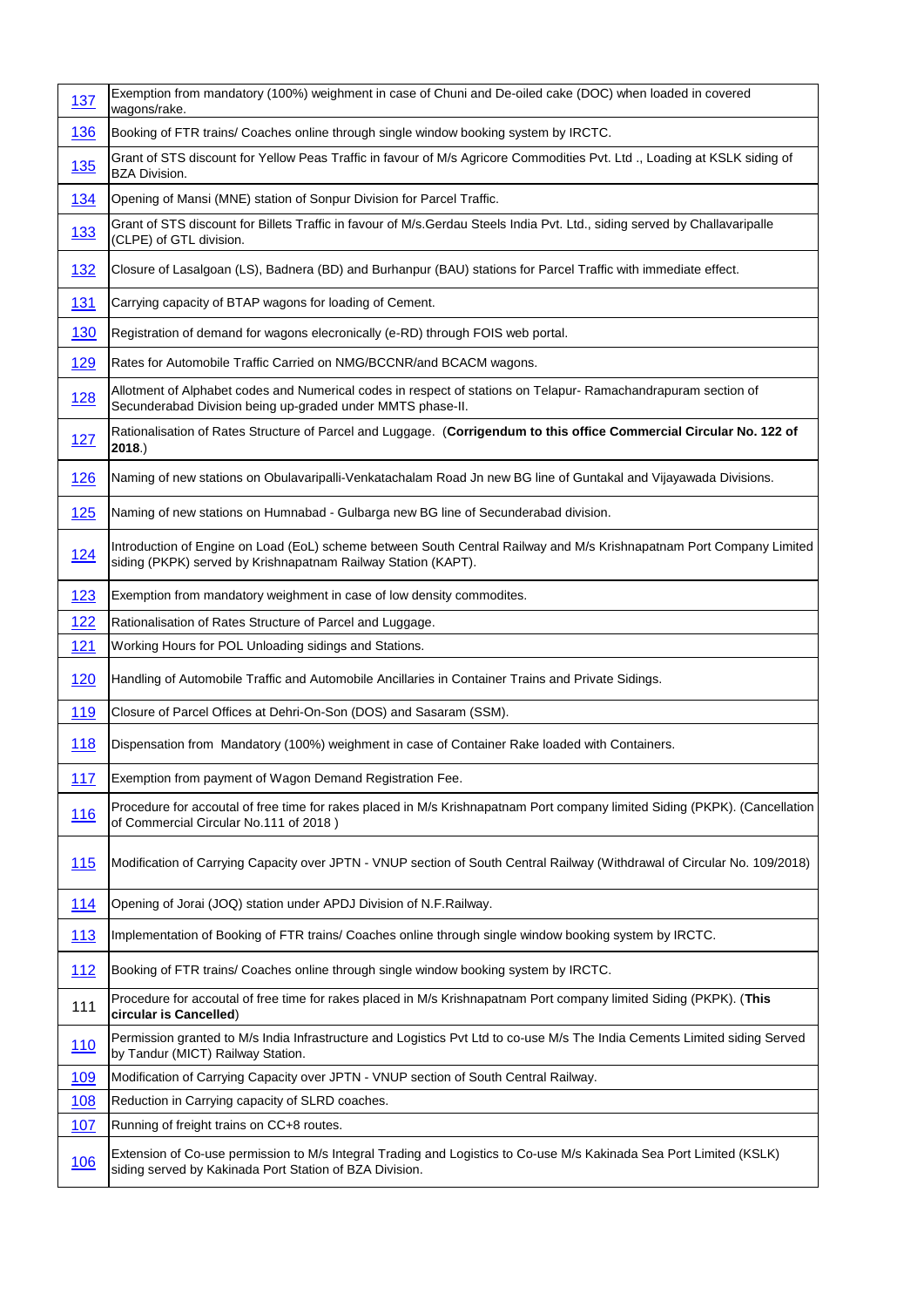| 105        | Inclusion of authorised users of Greenfield PFT of M/s Vimla Infrastructure Private Limited served by Narsingapalle Station.                                                                                                                                                                                                                   |
|------------|------------------------------------------------------------------------------------------------------------------------------------------------------------------------------------------------------------------------------------------------------------------------------------------------------------------------------------------------|
| <u>104</u> | Corrigendum to Standard Rake Size of BTPN wagons from 49 to 50 wagons - Exemption of sidings unfit to handle 50<br>wagons vide Board Letter dt.12.03.2018                                                                                                                                                                                      |
| <u>103</u> | Change of siding name from M/s Gerdau Steels India Limited siding served by Challavaripalli Railway Station to M/s Gerdau<br>Steel India Private Limited in Guntakal Division of S.C.Railway.                                                                                                                                                  |
| 102        | Concession to Sports persons.                                                                                                                                                                                                                                                                                                                  |
| <u>101</u> | Policy Guidelines - Transportation Products - Block Rakes, Mini Rakes (Covered wagons), Two Point Rake (Covered<br>wagons), Multi Point Rake (Covered wagons), Two and Multi Point Rake (Other than covered wagons), Rakes from<br>Orginating terminals (covered wagons) and rakes from two Originating terminals (other than covered wagons). |
| <u>100</u> | Steps to prevent frauds in issuing tickets through Unreserved Ticketing System (UTS) of Indian Railways.                                                                                                                                                                                                                                       |
| 99         | Hub & Spoke Policy for movement of Container Trains.                                                                                                                                                                                                                                                                                           |
| 98         | Reduction of Rates of Parcel and Luggage for intra-zonal trains.                                                                                                                                                                                                                                                                               |
| 97         | Pollution at Railway Sidings and Goods Sheds                                                                                                                                                                                                                                                                                                   |
| 96         | Policy Guidelines - Revised Private Freight Terminal (PFT) Scheme                                                                                                                                                                                                                                                                              |
| 95         | Movement of Steel in BFNS wagons of M/s JSW Steel Ltd under Liberalized Wagons Investment Scheme (LWIS).                                                                                                                                                                                                                                       |
| 94         | Grant of STS concession for additional OD pairs in favour of M/s Mysore Sales International Limited (as consignee) loading<br>imported sand traffic at Krishnapatnam Port Siding (PKPK) of Vijayawada Division of South Central Railway.                                                                                                       |
| 93         | Liberalized Automatic Freight Rebate Scheme for Traffic loaded in Traditional Empty Flow Directions (TEFD).                                                                                                                                                                                                                                    |
| 92         | Opening of Panyam (PNM) station on DHNE-NDL section of Guntakal Division for handling inward goods traffic in Train loads<br>for GYPSUM also.                                                                                                                                                                                                  |
| 91         | Inlcusion of authorized users of Greenfield PFT of M/s Vimla Infrastructure (India) Pvt Ltd., served by Narasingapalli Station.                                                                                                                                                                                                                |
| 90         | Grant of STS Concession in favour of M/s Mysore Sales International Limited (as consignee) loading imported sand traffic<br>loading at Krishnapatnam Port Siding (PKPK) of Vijayawada Division of South Central Railway.                                                                                                                       |
| 89         | Permissible Carrying Capacity (PCC) Standard Rake Size and Loading Tolerance of BFNSM 22.9 Tonne Type of wagon.                                                                                                                                                                                                                                |
| 88         | Issue of Bills for Catering Services on Indian Railways                                                                                                                                                                                                                                                                                        |
| 87         | Marketing of Parcel traffic by Rail - Modification to this office Commercial Circular No. 195 of 2005 (FMC No. 32 of 2006).                                                                                                                                                                                                                    |
| 86         | Loading Tolerance of BCCW wagons.                                                                                                                                                                                                                                                                                                              |
| 85         | Operation of Mery-Go-Round (MGR) System by Railways.                                                                                                                                                                                                                                                                                           |
| 84         | Permission for handling inward traffic of Cement at M/s Ramco Cements Limited (MRCN) siding served by Narasingapalli<br>Railway Station of Vijayawada Division                                                                                                                                                                                 |
| 83         | Inclusion of authorized users of Greenfield PFT of M/s Vimla Infrastructure (India) Pvt Ltd., served by Narasingapalli Railway<br>Station.                                                                                                                                                                                                     |
| 82         | Movement of Restricted Commodities (Hydrated Lime) in Containers.                                                                                                                                                                                                                                                                              |
| 81         | Permision granted to M/s Cement division unit of Kesoram Industries Limited to Co-Use M/s ARV Cements Society and ACC<br>Limited siding (ARVY) served by Yadlapur Railway station on Guntakal division of South Central Railway.                                                                                                               |
| 80         | Expansion of Unit -IV of siding facilites of M/s Ultra Tech Cement Limited siding (Rajashree Cements Limited) - UTCM<br>served by Malkhaid Road on SC-WADI section of SC division -Regarding electrification.                                                                                                                                  |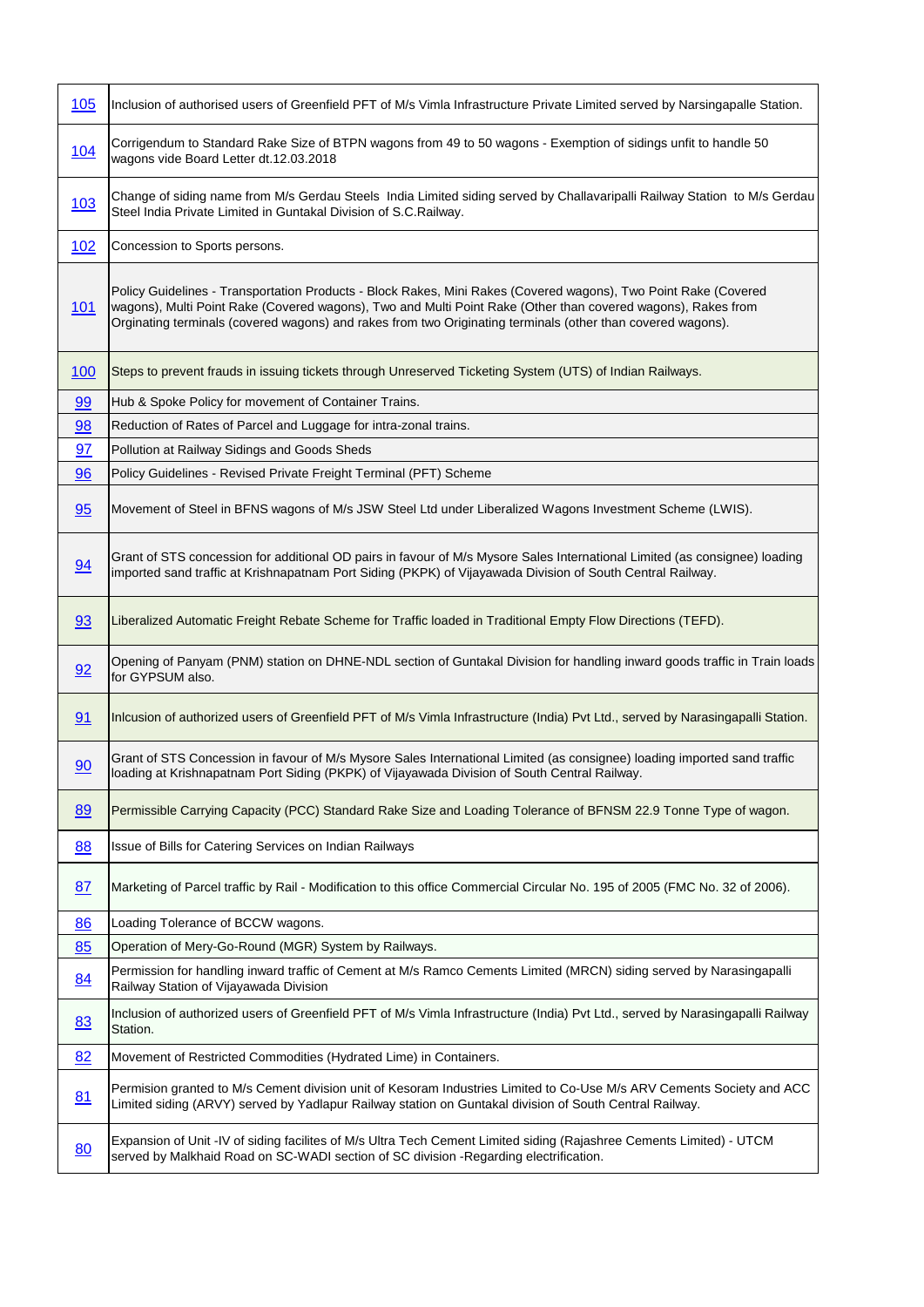| <u>79</u>        | Policy Guidelines for Transportation Products-Block rakes: Mini rakes (covered wagons), two point rakes (covered<br>wagons), Multi Point rakes (covered wagons), Two and Multo Point rake( other than covered wagons), Rake from two<br>originating Terminals (covered wagons).                                                                      |
|------------------|------------------------------------------------------------------------------------------------------------------------------------------------------------------------------------------------------------------------------------------------------------------------------------------------------------------------------------------------------|
| 78               | Inclusion of authorized users of Greenfield PFT of M/s Vimala Infrastructre (India) Pvt Ltd., served by Nasrasingapalli<br>station.                                                                                                                                                                                                                  |
| <u>77</u>        | Adjustment in Base Freight Rates for Short Lead Goods Traffic.                                                                                                                                                                                                                                                                                       |
| 76               | Revision of charges for Hospitial-On-Wheel organised by Impact Inida Foundation, Mumabi for the year 2017-18.                                                                                                                                                                                                                                        |
| 75               | Not issued                                                                                                                                                                                                                                                                                                                                           |
| 74               | Transportation of Goods by Rail-Levy of Goods and Service Tax (GST).                                                                                                                                                                                                                                                                                 |
| 73               | Ticket Checkin g by TTE squad OF Zonal Railway in Rajadhani, Duronto Premium and Sampark Kranti Express within Zonal<br>Jurisdiction.                                                                                                                                                                                                                |
| 72               | Haulage charges recoverable for movement of Milk traffic in Railway Milk Tankers (RMT) owned by Private parties.                                                                                                                                                                                                                                     |
| 71               | Not Issued                                                                                                                                                                                                                                                                                                                                           |
| 70               | Not issued.                                                                                                                                                                                                                                                                                                                                          |
| 69               | Extenstion of Co-User permission to M/s Singareni Collieries Company Limited to Co-Use M/s Global Coal and Mining Pvt<br>Ltd, siding served by Asifabad Railway station.                                                                                                                                                                             |
|                  | <b>Circular on E-Waybill.</b>                                                                                                                                                                                                                                                                                                                        |
| 68               | Opening of Kakinada New Goods Complex (KNGK) in place of Kakinada Port station Goods Shed (COA) for handling goods<br>traffic at Kakinada.                                                                                                                                                                                                           |
| 67               | Container Class Rate in CR Coils (Cold Rolled Coils).                                                                                                                                                                                                                                                                                                |
| 66               | Running of freight trains on CC+8 routes.                                                                                                                                                                                                                                                                                                            |
| 65               | Policy Guidelines for Transportation Products-Block rakes: Mini rakes (covered wagons), two point rakes (covered<br>wagons), Multi Point rakes (covered wagons), Two and Multo Point rake( other than covered wagons), Rake from two<br>originating Terminals (covered wagons) and Rakes from Two Originating Terminals (other than covered wagons). |
| 64               | Notifying M/s Lakshmi Venkateshwara Infra Logistics Pvt Ltd., served by Kaukunta Railway station of Hyderabad division to<br>handle outward traffic also.                                                                                                                                                                                            |
| 63               | Closure of M/s K.C.P Ramakrishna Cement Siding (KCPM) served by Macherla station of Guntur Division.                                                                                                                                                                                                                                                 |
| 62               | Uniform working hours and business hours for Railway Goods shed/siding-Incentive for extended working hours and<br>immediate removal of Goods.                                                                                                                                                                                                       |
| 61               | Haulage Charges for running of Double Stack Dwarf Containers.                                                                                                                                                                                                                                                                                        |
| 60               | <b>Not issued</b>                                                                                                                                                                                                                                                                                                                                    |
| <u>59</u>        | Classification of Iron Ore.                                                                                                                                                                                                                                                                                                                          |
| 58               | Container Class Rate and Hub & Spoke system of charging.                                                                                                                                                                                                                                                                                             |
| 57               | Revision of forms for Patients.                                                                                                                                                                                                                                                                                                                      |
| 56               | M/s India Cement Limited siding (ICLV) served by Vishnupuram Railway station in Guntur division on South Central Railway -<br>permitted for handling Inward traffic of "RED MUD" commodity.                                                                                                                                                          |
| 55               | Inclusion of authorized users of Greenfield PFT of M/s Vimala Infrastructre (India) Pvt Ltd., served by Nasrasingapalli<br>station.                                                                                                                                                                                                                  |
| $\underline{54}$ | Exemption from Payment of Wagon Demand Registration Fee (WDRF) (Addendum No.5 to Commercial Circular No.161 of<br>2017 issued vid this office Lr NO.C.515/RG.I/Pt.14 dated 22.05.2017                                                                                                                                                                |
| 53               | Adjustment in base freight rates - Classification of Commodities.                                                                                                                                                                                                                                                                                    |
| 52               | Movement of restricted commodities (Quick Lime) in containers.                                                                                                                                                                                                                                                                                       |
| 51               | Inclusion of authorized users of Greenfield PFT of M/s Vimala Infrastructre (India) Pvt Ltd., served by Nasrasingapalli<br>station.                                                                                                                                                                                                                  |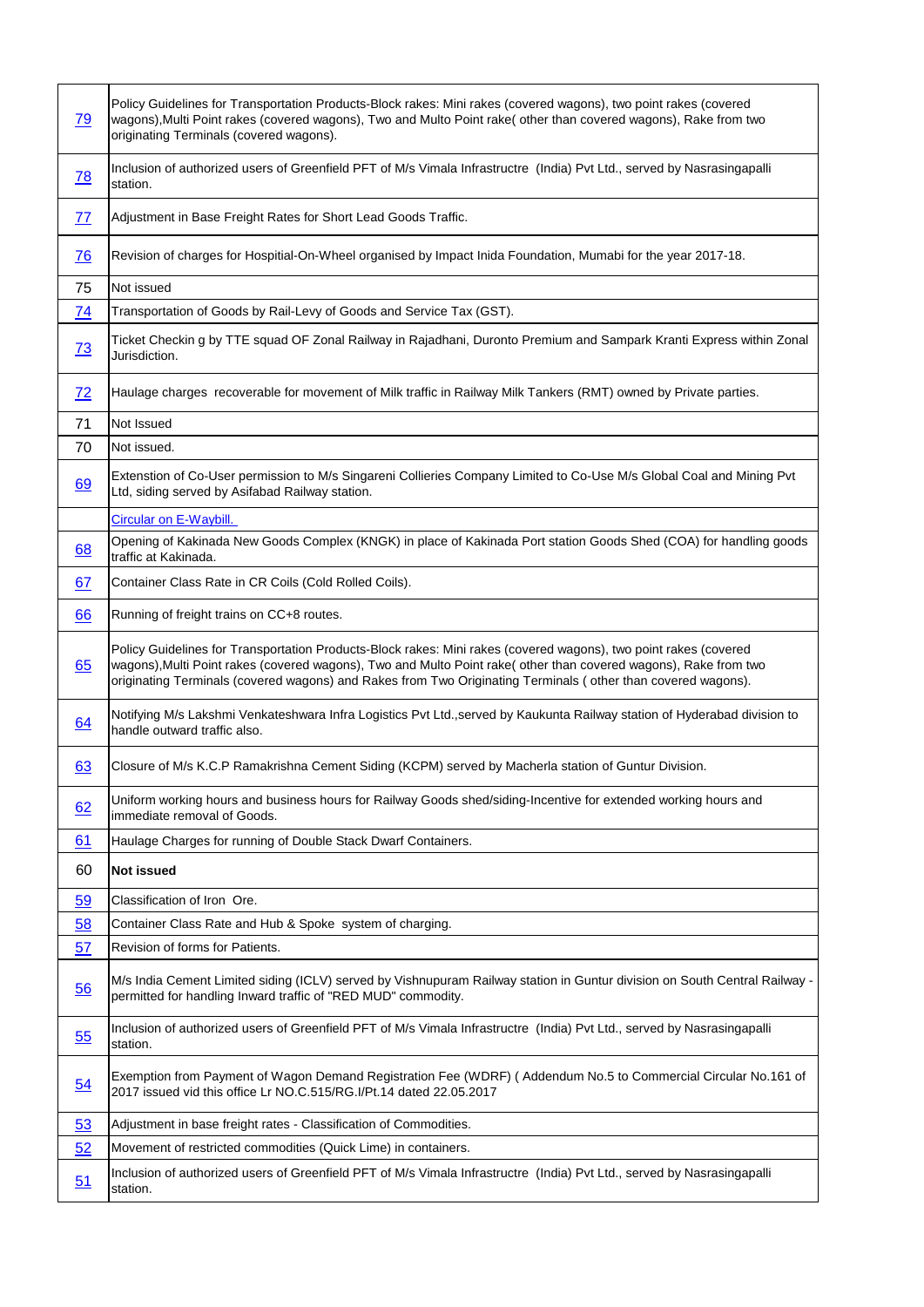| 50             | Revision of Rates of Miscellaneous charges.                                                                                                                                                                                                                                 |
|----------------|-----------------------------------------------------------------------------------------------------------------------------------------------------------------------------------------------------------------------------------------------------------------------------|
| 49             | Cancelled                                                                                                                                                                                                                                                                   |
| 48             | Haulage Charges for Postal traffic.                                                                                                                                                                                                                                         |
| <u>47</u>      | Operation of Container trains by Private Container Operator (PCO) in Railway owned Terminals.                                                                                                                                                                               |
| 46             | Charging of Kota Stone in Containers.                                                                                                                                                                                                                                       |
| 45             | Congestion Surcharges on Goods Traffic Orginating from Ports.                                                                                                                                                                                                               |
| 44             | Inclusion of authorized users of Greenfield PFT of M/s Vimala Infrastructre (India) Pvt Ltd., served by Nasrasingapalli<br>station.                                                                                                                                         |
| 43             | Running of freight trains on CC+8 routes.                                                                                                                                                                                                                                   |
| 42             | Exemption from payment of Wagon Demand Registration Fee(WDRF) Corrigendum 1 to Addendum No.4 to Commercial<br>Circular No.161 of 2017 issued vide this office Lr.No.C.515/RG.I/P/Pt.14 dated 22.05.18                                                                       |
| 41             | Booking of FTR trains/ Coaches online through single window booking system by IRCTC.                                                                                                                                                                                        |
| 40             | Extension of Co-User facility in favour of M/s Ultra Tedch Cement Limited (Unit: Rajashree cement works) siding served by<br>Malkhaid Road station to Co -Use M/s National Thermal Power orporationsiding served by Ramagundam Railway station of<br>Secunderabad division. |
| <u>39</u>      | <b>SORC</b>                                                                                                                                                                                                                                                                 |
| 38             | Exemption from payment of Wagon Demand Registration Fee(WDRF) - In favour of M/s Coromandel Fertilisers Limited<br>(CFL) - Operating from KSLK Port siding over BZA Division.                                                                                               |
| 37             | Notified Station' for the purpose of removal of Goods without delay.                                                                                                                                                                                                        |
| 36             | Inclusion of authorized users of Greenfield PFT of M/s Vimala Infrastructre (India) Pvt Ltd., served by Nasrasingapalli<br>station.                                                                                                                                         |
| 35             | Exemption from payment of Wagon Demand Registration Fee(WDRF).                                                                                                                                                                                                              |
| $\frac{34}{5}$ | Extension of Co-user facility in favour of M/s ACC Limited to co-use M/s National Thermal Power Corporation (NTPC) siding<br>served by Ramagundam Station over Secunderabad Division.                                                                                       |
| 33             | Inclusion of authorized user of Greenfield PFT of M/s Vimala Infrastructure (India) Pvt Ltd., served by Narasingapalli station.                                                                                                                                             |
| 32             | Permission for handling Inward Clinker traffic in addittion to existing Inward and Outward goods ar M/s Kalburgi Cement<br>Private Limited siding served by Tandur Railway station.                                                                                         |
| 31             | <b>SORC</b>                                                                                                                                                                                                                                                                 |
| 30             | Defining of changing the code of Exectuive Class of Shatabdi Express Trains as EC.                                                                                                                                                                                          |
| 29             | Grant of STS discount for De-Oiled Rice Bran (DORB) traffic on monthly basis favour of M/s Merchant Agri Global Pvt Ltd.,<br>for loading from Warnagal Goods shed on Secunderabad division of South Central Railway.                                                        |
| 28             | Booking of FTR trains/ Coaches online through single window booking system by IRCTC.                                                                                                                                                                                        |
| 27             | Permission for "Co-User" facility to M/s Kesoram Industries Limited, Cement Divison Unit: Vasavadatta Cement Works,<br>Seram siding to Co-Use M/s National Thermal Power Coroporation Limited (NTPC) siding served by Ramagundram station<br>of Secunderabad divison.       |
| 26             | Opening of Banaswadi (BAND) Railway station for Parcel and Luggage traffic.                                                                                                                                                                                                 |
| 25             | Up-gradation of Pedakakani Railway Halt station as Flag station.                                                                                                                                                                                                            |
| 24             | Permission granted to M/s CONCOR to Co-Use M/s Ramco Cements Ltd siding served by Narasingapalli (MRCN) station for<br>goods traffic.                                                                                                                                       |
| 23             | Permission granted to M/s CONCOR to Co-Use M/s The India Cements Ltd siding served by Vishupuram (ICLV) station for<br>goods traffic.                                                                                                                                       |
| 22             | Continuance of un-remunerative Halts over South Central Railway.                                                                                                                                                                                                            |
| 21             | <b>SORC</b>                                                                                                                                                                                                                                                                 |